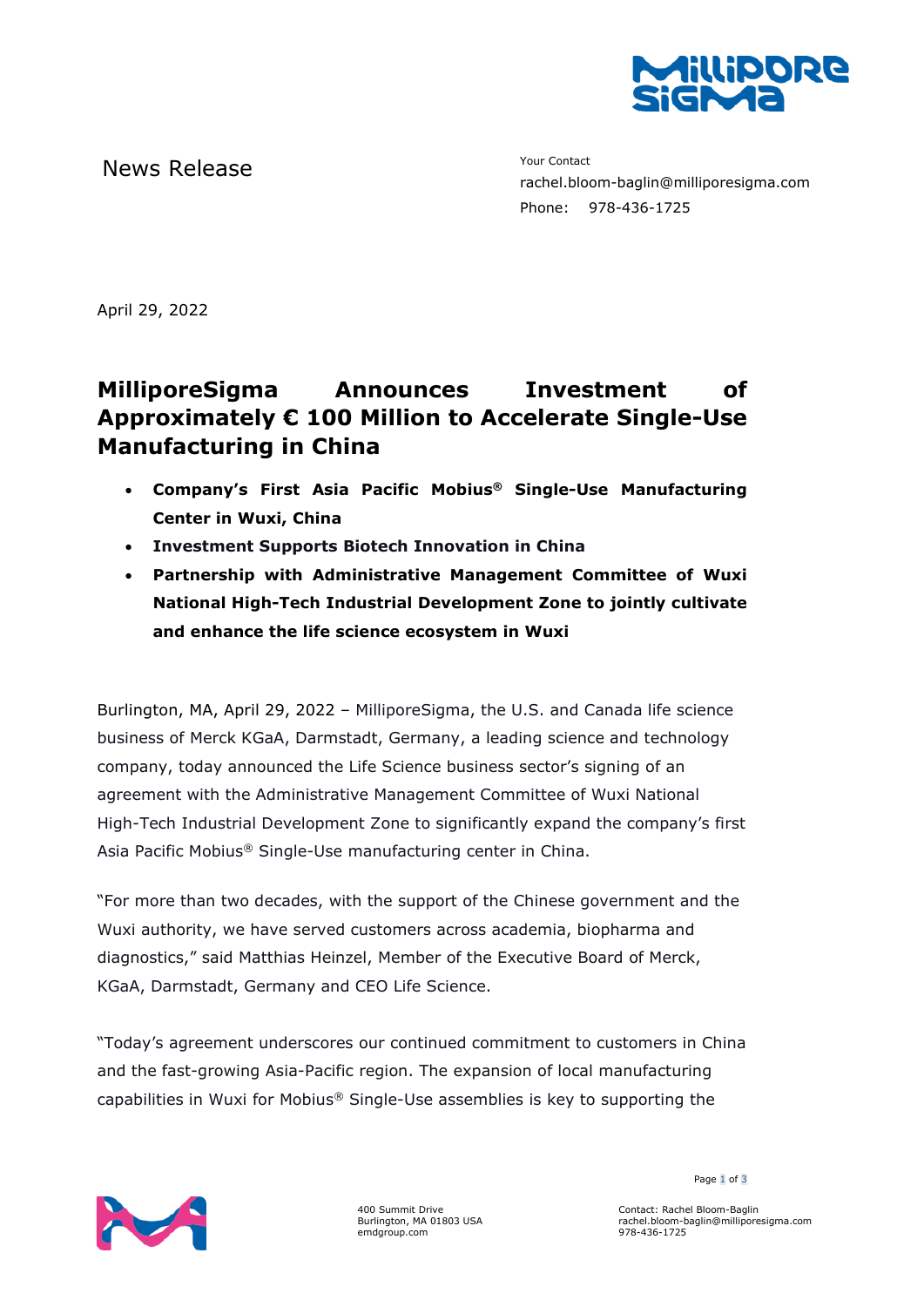

## News Release

ongoing development and manufacture of Covid-19 vaccines and therapeutics and other lifesaving and life-enhancing treatments. Together with our partners, we make a positive impact on life and health with science."

The Life Science business sector plans to invest approximately  $\epsilon$  100 million (RMB 700 million or USD 110 million) over six years by expanding the existing Wuxi production site to significantly increase biopharma single-use assemblies and custom design capabilities. With this expansion, the company will extend its geographic footprint and strengthen its supply chain in China and the Asia-Pacific region. This investment is expected to create about 1,000 new positions and be operational by 2024. It is in line with the company's plan to increase its total investments between 2021 and 2025 by more than 50% compared with the period from 2016 to 2020. More than 70% of this will be invested in the "Big 3," which includes the Process Solutions business unit and the newly formed Life Science Services business unit of the Life Science business sector.

"Over the next five years, we expect strong growth in the bioprocessing market, with Asia growing in the mid-teens and China above 20% per annum on average. This is fueled by increasing demand for single-use products in advanced biopharmaceutical manufacturing such as monoclonal antibodies (mAbs), vaccines, and new therapies," said Marc Jaffre, Managing Director at the company's Life Science business sector in China. "This strategic investment will support biotech innovation in China."

"Merck KGaA, Darmstadt, Germany, once again, has chosen Wuxi as the site for one of its most important investment projects. Today's announcement reflects the strength of our long-term partnership, the company's confidence in the city's development prospects, and demonstrates a win-win choice for mutual benefit," said Zhao Jianjun, Mayor of Wuxi, China.

Since 2020, the Life Science business sector has announced expansion projects in Darmstadt, Germany; Cork, Ireland; Buchs, Switzerland; Molsheim, France; Carlsbad, California, USA; Madison, Wisconsin, USA; Jaffrey, New Hampshire, USA; and Danvers, Massachusetts, USA. These expansions are part of